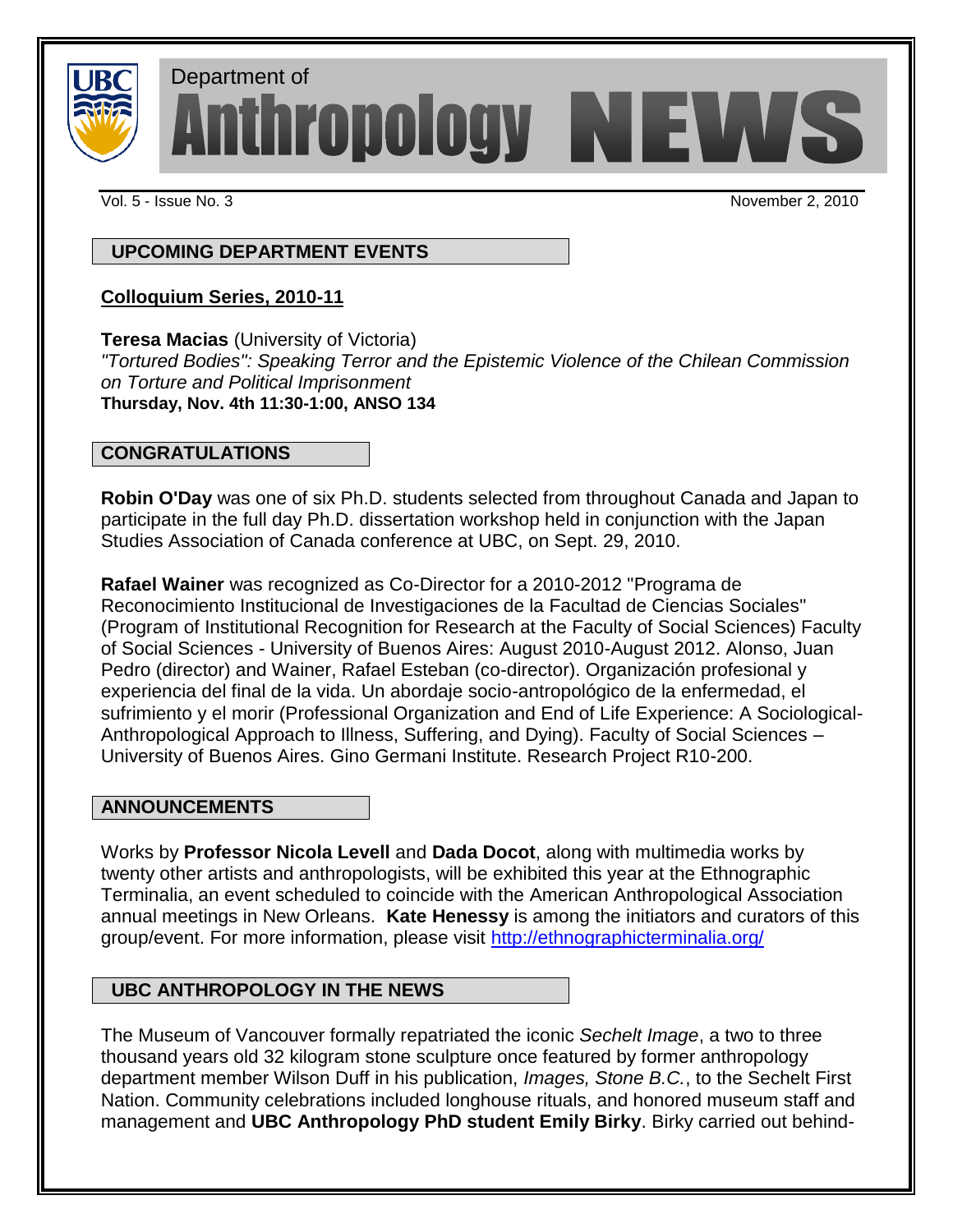the-scenes research regarding the *Image* and worked together with **Professor Bruce Miller**, a board member and chair of the collections committee, to push the repatriation forward.

Marilyn Strathern delivered the 2009 - 10 Hawthorn Lecture, "What's in an argument? Preliminary reflections on knowledge exchanges" on October 14 at Michael Ames Theatre at MOA



Professor Dame Marilyn Strathern listening to a question from the audience after her Hawthorn Lecture held at the Michael Ames Theater, Museum of Anthropology, October 14.



Anthropology students with Marilyn Strathern.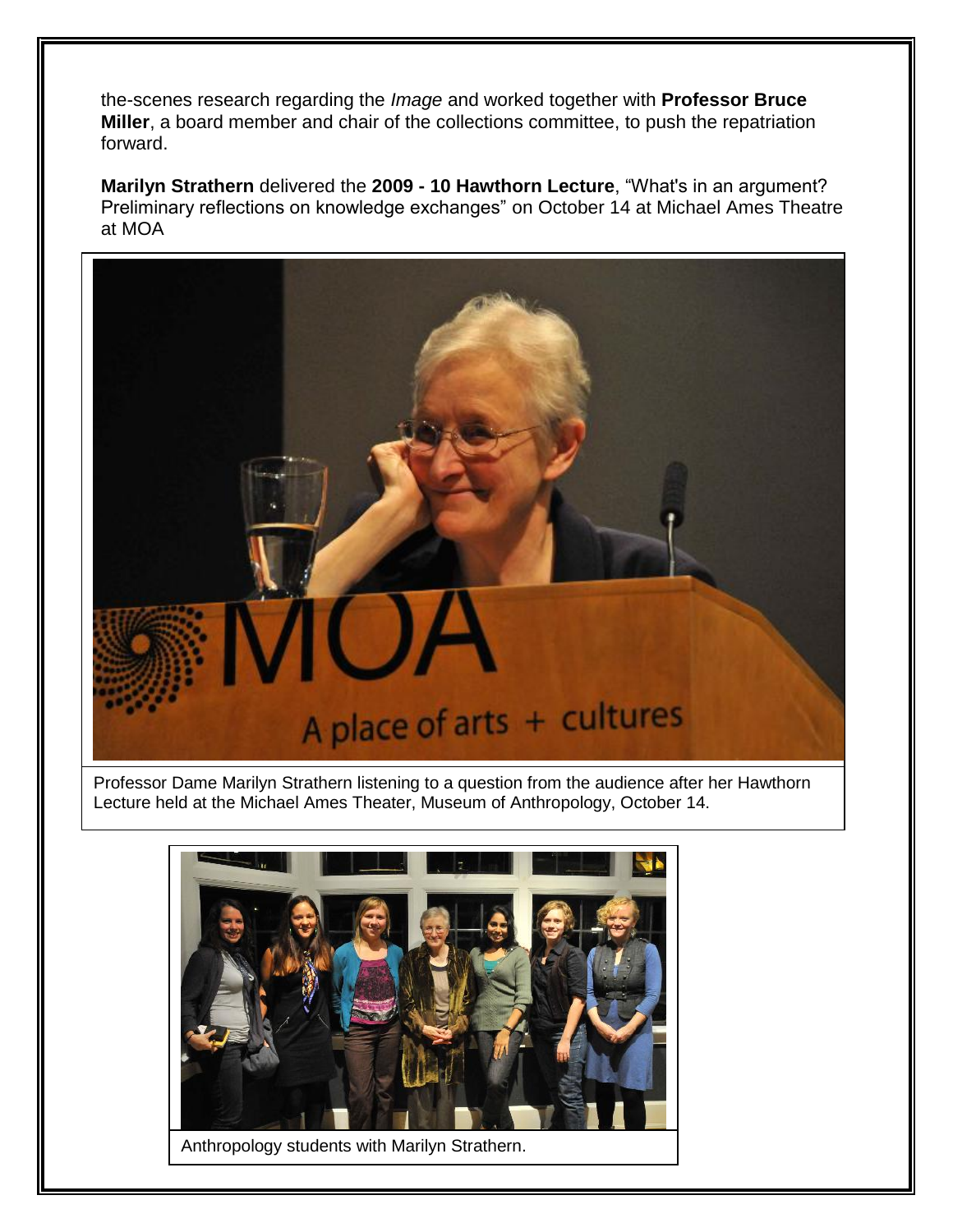

Students from various departments, an informal chat with Dame Marilyn after dinner at the Green College.



Portrait of Marilyn Strathern listening to students from different departments during a fireside chat at Green College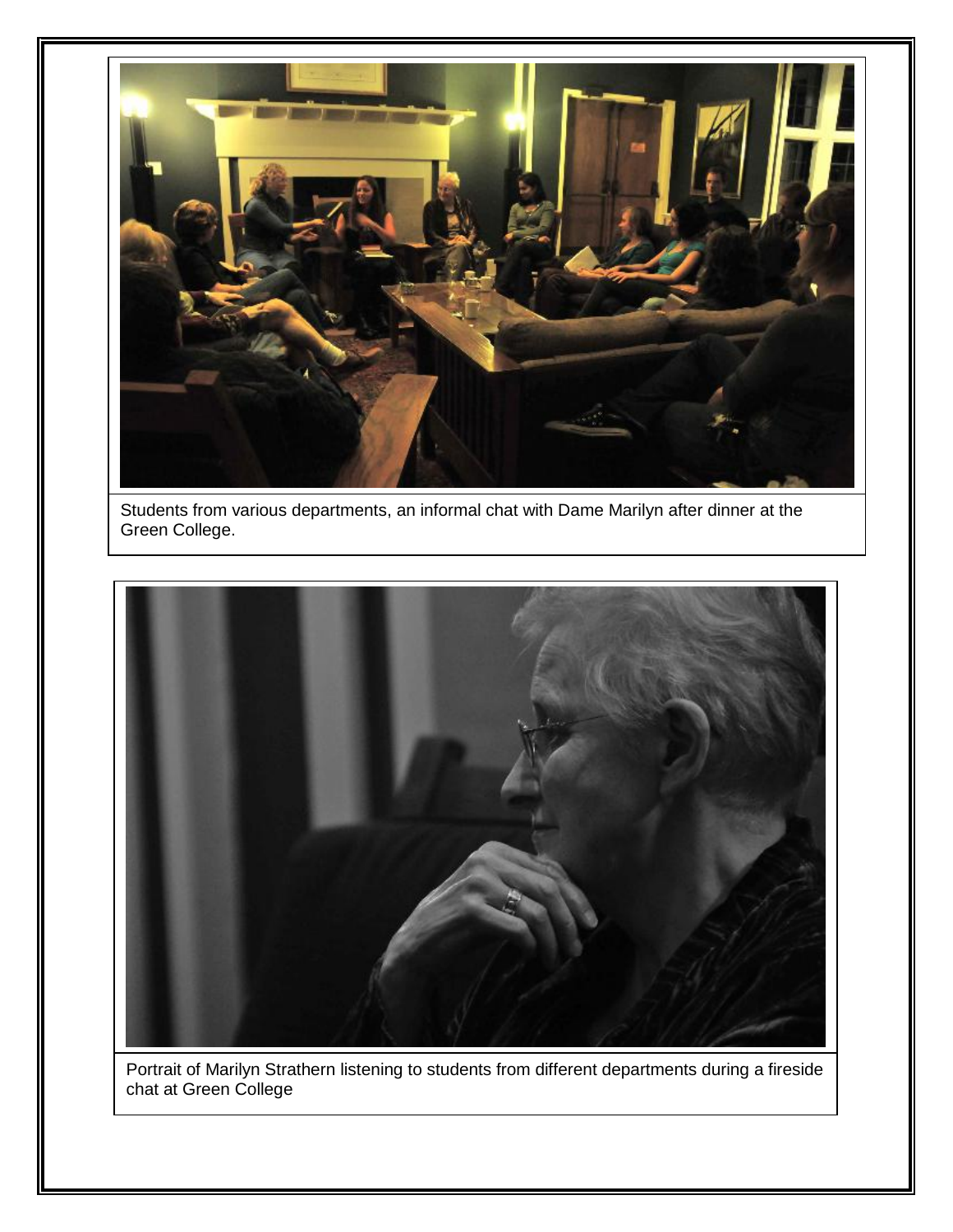## **PUBLICATIONS**

### **Luehrmann, Sonja**

2010 Review of Mara Kozelsky, "Christianizing Crimea: Shaping Sacred Space in the Russian Empire and Beyond" (Northern Illinois University Press, 2010). Russian Review 69 (4): 709-710.

### **Charles R. Menzies**

2010 Dm sibilhaa'nm da laxyuubm gitxaała: Picking abalone in gitxaała territory. Human Organization. 69(3): 213- 220

#### **Rafael Wainer**

2010 Requena, ML; Vindrola Padros, C.; Wainer, R. "Vagos" y "chismosos": reflexiones sobre la labor del antropólogo dentro de contextos institucionales de salud. ("Lazy" and "Gossips": Reflections Over the Anthropologist's Role within an Institutionalized Health Context) Jornadas de Psicooncología Pediátrica. Fundación Flexer, Buenos Aires, October.

### **Darlene Weston**

2010 Haensch S, Bianucci R, Signoli M, Rajerison M, Schultz M, Kacki S, Vermunt M, **Weston** DA, Hurst D, Achtman M, Carniel, E, Bramanti B. 2010. Distinct clones of *Yersinia pestis* caused the Black Death. *PLoS Pathogens* 6(10)/e1001134: 1 - 8.

# **PRESENTATIONS**

#### **Millie Creighton**

2010 One of the organizers of the Japan Studies Association of Canada (JSAC) 2010 conference which received a grant from the Japan Foundation, and successful held the Japan Studies Association of Canada conference at UBC from Sept. 30 - Oct 3, 2010, with 85 panel presenters and 4 keynote speakers from Canada, the US, and Japan, and 4 both campus and Greater Vancouver tours.

#### **Millie Creighton**

2010 Presented the talk, 'Obama, Japan, the Special Olympics and Vancouver's 2010 Olympics' on Oct 1, 2010 at the Japan Studies Association of Canada 2010 conference held in Vancouver, British Columbia.

### **Millie Creighton**

2010 Special lecture, "Ethnic Eroticisms Confront Gender, Nationality, Ethnicity and Race: Korean Popular Culture in Japan, and Japanese Tourism to Korea" for the Women's and Gender Studies Lecture Series, Oct. 27, 2010 at the Jack Bell Bdlg, 2080 West Mall (028).

### **Ledda (Dada) Docot**

2010 Presented the talk, 'Performing Naturalness: 'Virtual Scurtiny' of Minorities in Japan' on Oct. 1, 2010 at the Japan Studies Association of Canada 2010 conference held in Vancouver, British Columbia. There was also a film screening of Ms. Docot's short film, 'Performing Naturalness' at the conference on Oct 1, 2010.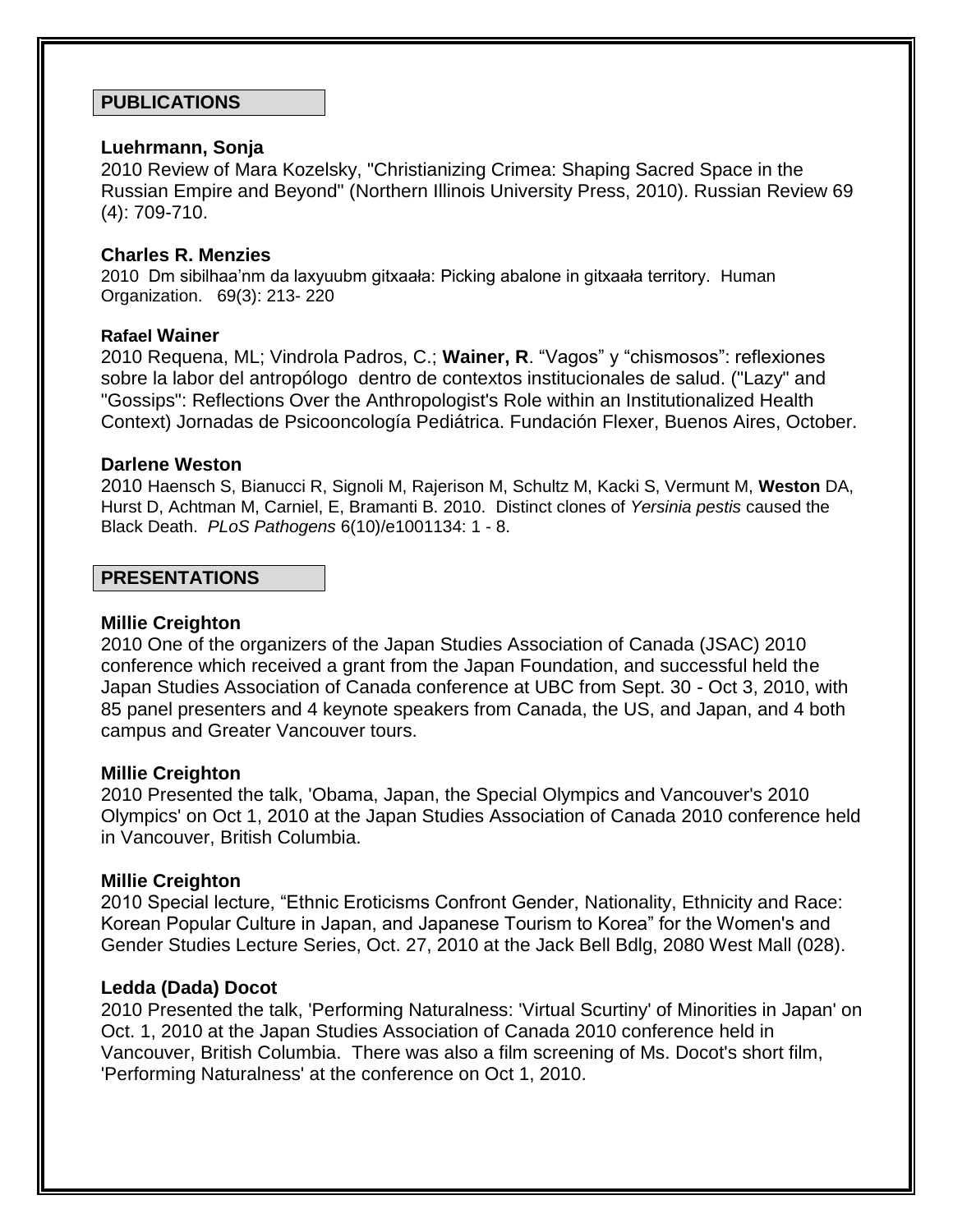### **Sonja Luehrmann**

2010 Between Cold and Curious: Brezhnev-era Propaganda and the Imaginary West. Paper presented at Cold War Cultures: Transnational and Interdisciplinary Perspectives. University of Texas, Austin, October 2.

### **Sonja Luehrmann**

2010 Life and lives: Gendered Quests for Innocence in Russian-Orthodox Anti-Abortion Activism. Paper presented at the Centre for Women's and Gender Studies Colloquium Series, University of British Columbia, October 6.

### **Sonja Luehrmann**

2010 Remembering and Forgetting in Russian Orthodox Anti-Abortion Activism. Paper presented at the Department of Anthropology Colloquium Series, University of Victoria, October 25.

### **Bruce Granville Miller**

2010 Invited lecture, A Glimpse Into a Possible Future, Indigenous Law in Coast Salish Traditions. Sponsored by U. Victoria Faculty of Law, the Cowichan First Nation, et al. Cowichan First Nation, B.C. Oct 15, 2010.

### **Tal Nitsan**

2010 "Developing Women's Rights in Guatemala through the Legacy of Human Rights Violations.‖ Paper presented at the Latin American Studies Association: Crisis Response Recovery, Toronto, Canada. October 8, 2010.

### **Robin O'Day**

2010 Presented the talk, 'Dancing in the Streets: Domesticating the 'Anti-globalization' Movement in a Japanese 'Freeter' Union on Oct. 1, 2010 at the Japan Studies Association of Canada 2010 conference held in Vancouver, British Columbia.

### **Lara Rosenoff**

2010 Session Paper, "Theatre Works: Young Women Challenge Conflict Narratives" at the Annual Meeting of the Peace and Justice Studies Association, October 2nd, Winnipeg, Canada.

### **Anthony Shelton**

2010 Museum Futures. Presented at the TTI/Vanguard Power of Peer conference, Vancouver, October 5.

#### **AWARDS**

**Sandra Youssef** has been awarded the 2010 Hawthorn Prize for Best MA Thesis for "Geeks and Creeps in No Name Land: Triangulating Anonymity, 2channel and Densha Otoko‖ (Committee: Thesis Supervisor-Dr. Millie Creighton, Members-Dr. Patrick Moore, Dr. David Edgington).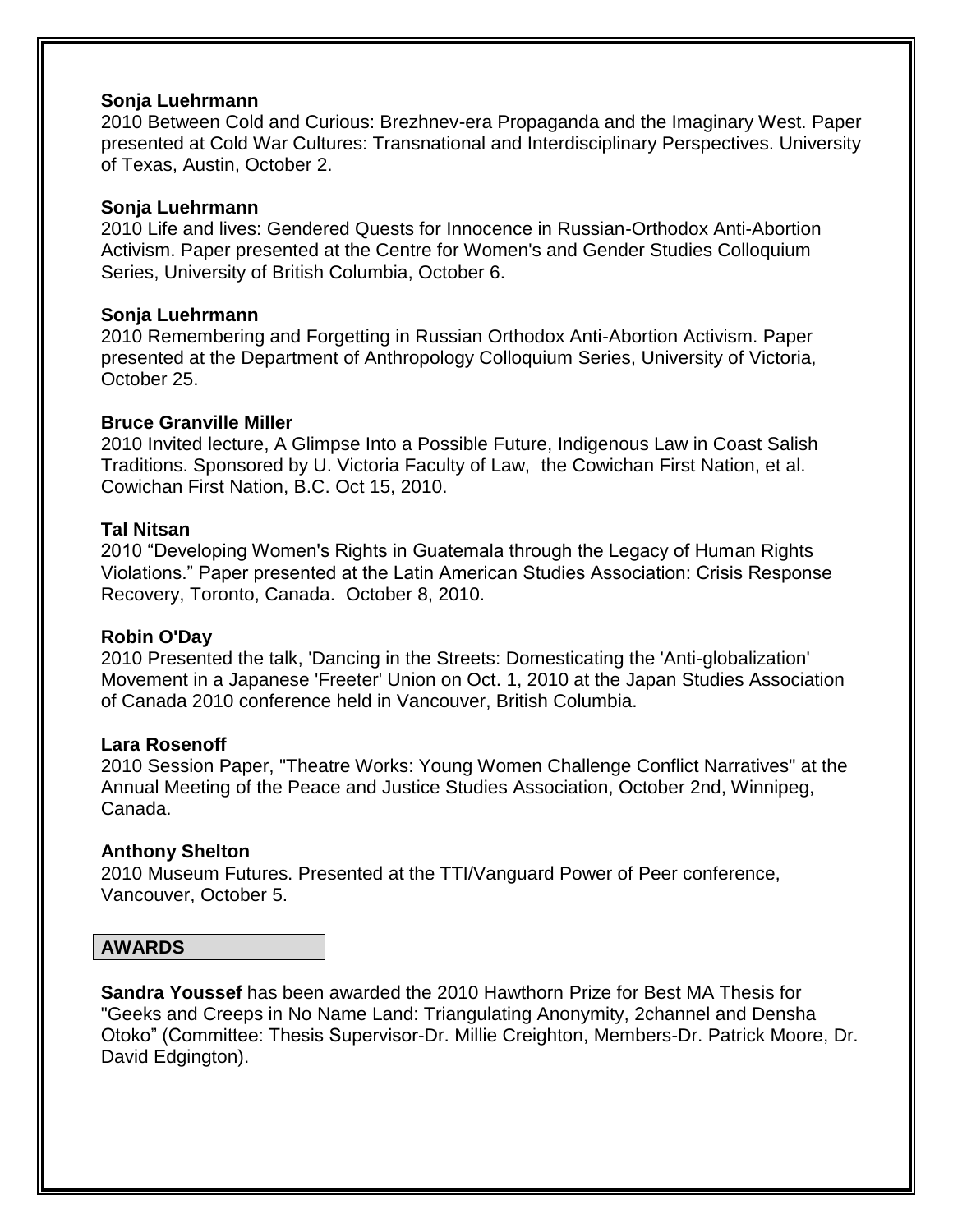**Emilie Gladstone** has been selected for the 2009-2010 Harry Hawthorn Award for Best Undergraduate Honours Thesis in Anthropology, "Double Liminality: Navigating Misaligned Services and Inventing Transitions for Youth with Disabilities in BC".

**Doug Ross** has been awarded a Wenner-Gren Hunt Postdoctoral Fellowship to turn his Ph.D. dissertation into a book, which is tentatively entitled "An Archaeology of Asian Transnationalism: Everyday Material Lives of Chinese and Japanese Migrants at a British Columbia Salmon Cannery:

# **ANTHROPOLOGY FIELD SCHOOLS**

2010 Celebrate Learning Week Event:

UBC Archaeological and Ethnographic Field Schools: Poster sessions and Film screening

Students from two field schools, the **UBC Immigrant Vancouver Ethnographic Field School** (Anth409/Soci495), and the **Musqueam-UBC Archaeological Field School** (Anth306), presented their poster or screening videos they made on their work conducted in summer 2010.

Hosted by: UBC Anthropology Student Association (ASA) In coordination with Professor Alexia Bloch and Professor Jennifer Chun, Co-instructors for IVEFS Professor Andrew Martindale, Instructor for Musqueam-UBC Archaeological Field School

# **MUSEUM OF ANTHROPOLOGY NEWS**

#### **Museum of Anthropology new exhibits and programs, Fall 2010** $MOA$

## **MOA and Shop Hours:** Closed Monday Open Tuesday 10 am to 9 pm Open Wednesday thru Sunday 10 am to 5 pm Closed Dec 25 and 26

# **Windows on the World – Winter Art Market at MOA**

November 17-December 24, 2010 Daily (except Mondays!) 10 am to 5 pm; open late until 9 pm on Tuesdays UBC Faculty, Staff, Student Sneak Preview: Nov 15, 1 pm-4 pm

Experience MOA's annual holiday sale for a dazzling selection of handcrafted and Fair Trade objects from around the world. Holiday decorations, stocking stuffers, and treats for all ages. Shop early and meet 2010 World Art Market potter Clay Jung Hong Kim, and Papua New Guinea carver Claytus Yambon.

**Exhibition: Man Ray, African Art and the Modernist Lens** October 30, 2010 – January 23, 2011, The Audain Gallery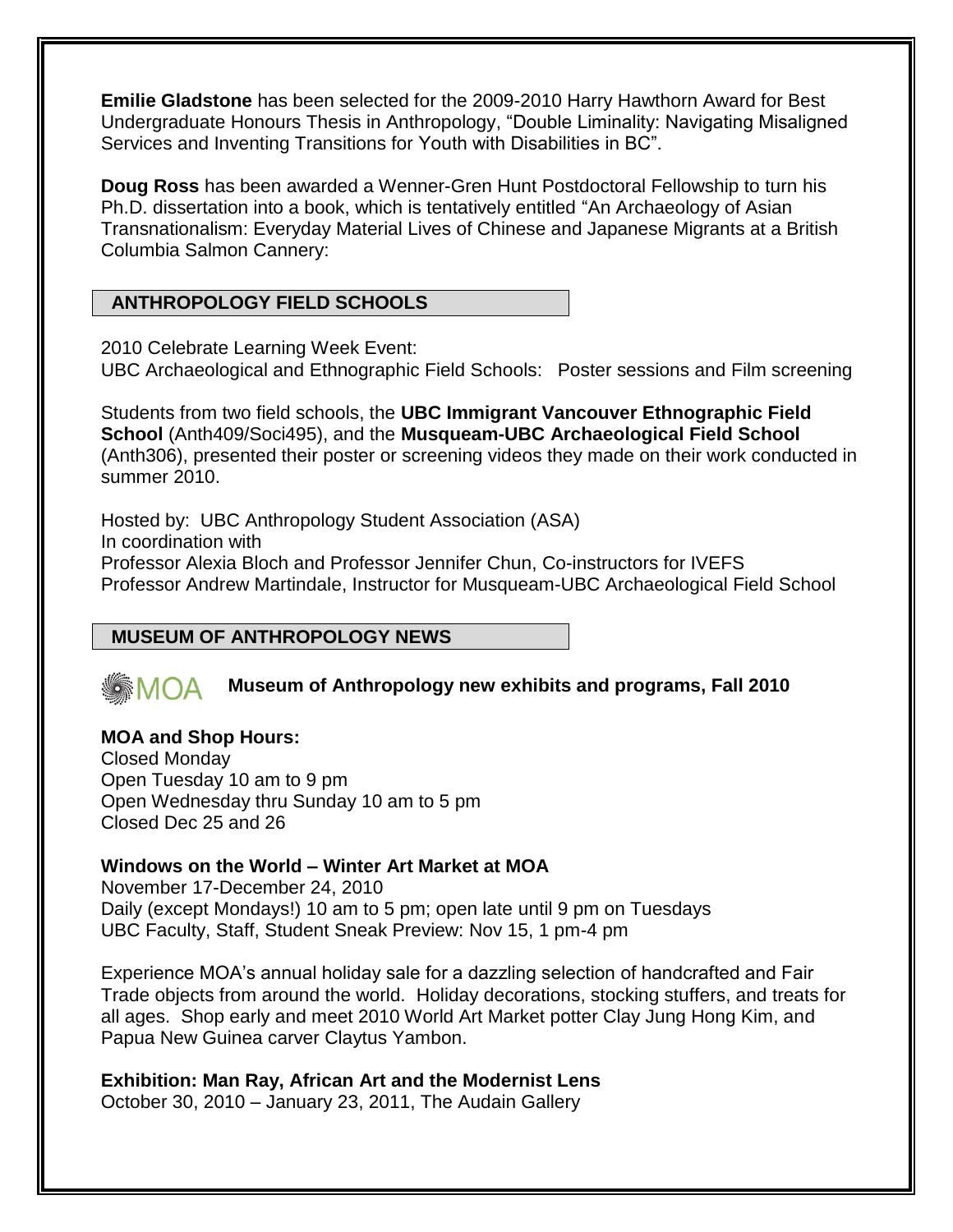*Man Ray, African Art, and the Modernist Lens* brings to light photographs of African objects by American artist Man Ray (1890-1976) produced over a period of almost twenty years. In addition to providing fresh insight into Man Ray's photographic practice, the exhibition raises questions concerning the representation, reception, and perception of African art as mediated by the camera lens. Featured are more than 50 photographs by Man Ray from the 1920s and 1930s alongside approximately 50 photographs by his international avant-garde contemporaries such as Charles Sheeler, Walker Evans, Alfred Stieglitz, and André Kertész.

# **Public Program Series: Man Ray, African Art and the Modernist Lens**

To evoke the vibrant life and times of Man Ray, MOA presents an eclectic series of talks, film screenings, experimental jazz concerts, Dada poetry performances, and surrealist cabarets. Don't miss even one of these amazing events!

Man Ray, African Art and the Modernist Lens Opening Reception, Friday October 29, 7-10 pm Meet Curator Wendy Grossman and enjoy the smooth sounds of jazz standards, Bossa Nova, the blues and hard bop with The Malcolm Aiken Jazz Quartet.

"Man Ray, African Art and the Modernist Lens: The Curator's Perspective"

Talk by Dr. Wendy Grossman

Sunday October 31, 3-5 pm, Michael M. Ames Theatre

Photographs have played a unique role in the process through which non-Western "curios" were transformed in Western eyes into recognized works of art. While Man Ray's 1926 photograph *Noire et blanche—*a central image of the exhibition—has became an icon of modernism, his lesser-known work reveals a far more complex engagement with African art than has been acknowledged previously. Wendy Grossman explores the history of the creation of these photographs and explains how the African objects they feature became part of the modernist narrative through their dissemination in avant-garde journals, the world of fashion, and the popular press.

"African Art and the Politics of Representation: Framing the Discourse"

Talk by Dr. Wendy Grossman

Tuesday November 2, 7-9 pm, Michael M. Ames Theatre

The photographs in this exhibition raise many provocative questions about race, gender, colonialism, and appropriation. In her talk, Wendy Grossman examines the place of such photographs in the dissemination of ideas about African art in the colonial age, and suggests a new paradigm for discussing the phenomenon of Modernist Primitivism.

# Sunday Jazz

November 7, 3-5 pm, The Audain Gallery

Soulful Vancouver quartet Radiant Sound creates spare and luminous interpretations of mid- century and modern song.

Sunday Jazz

November 28, 3-5 pm, The Audain Gallery

François Houle's Vector Field quintet performs jazz and experimental works through an amplified ensemble of electric bass and guitars, clarinet/wind midi controller, and percussion.